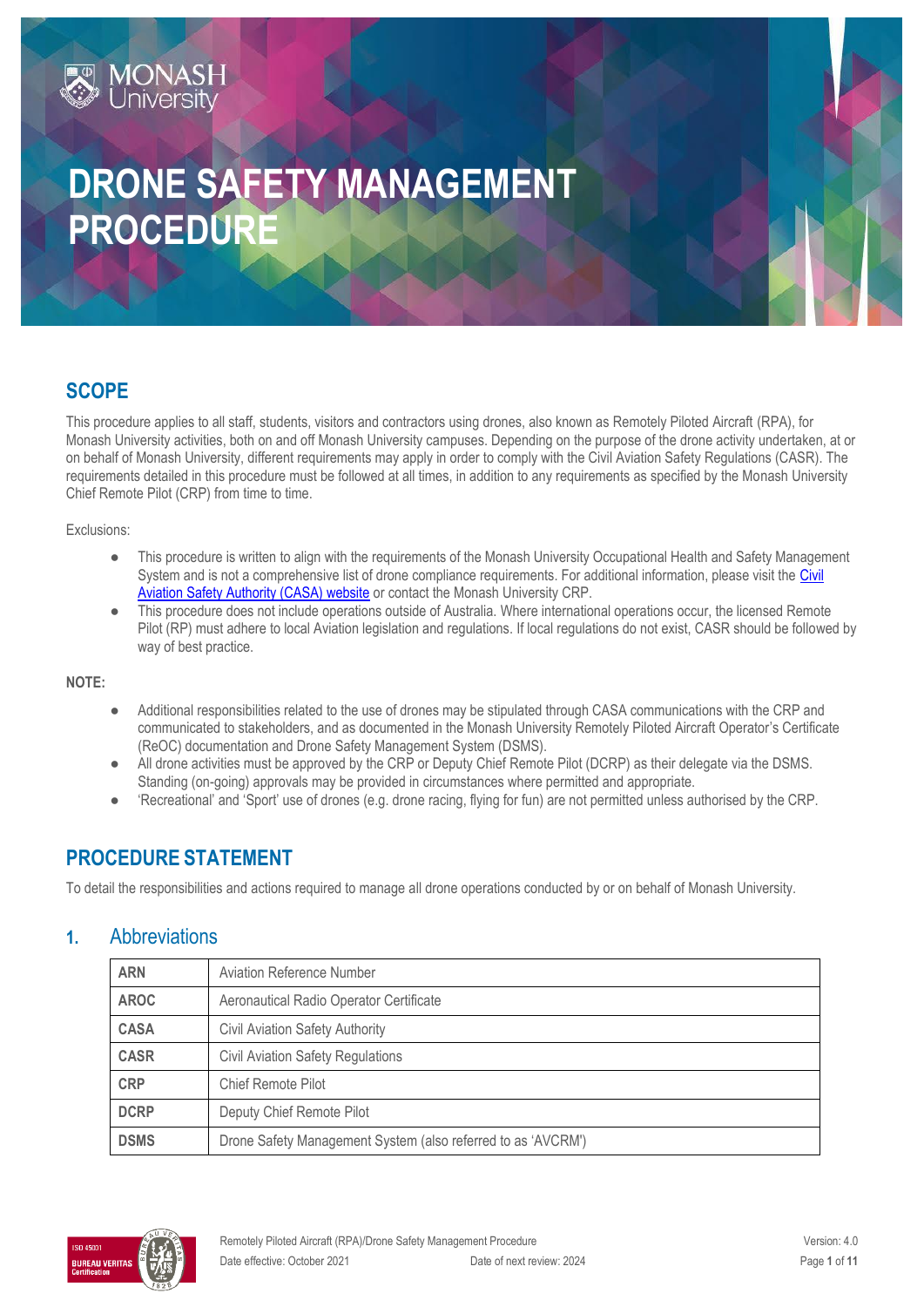| OH&S        | Monash Occupational Health & Safety                                      |  |
|-------------|--------------------------------------------------------------------------|--|
| <b>ReOC</b> | Remotely Piloted Aircraft Operator's Certificate                         |  |
| <b>RePL</b> | Remote Pilot License                                                     |  |
| <b>RP</b>   | Remote Pilot (also referred to as 'Drone Pilot')                         |  |
| <b>RPA</b>  | <b>Remotely Piloted Aircraft</b>                                         |  |
| <b>RPAS</b> | <b>Remotely Piloted Aircraft System</b>                                  |  |
| <b>SOC</b>  | Standard Operating Conditions (also referred to as 'Drone Safety Rules') |  |

# **2.** Types of Drone Operations

The requirements applicable to any drone activity will depend on the 'Category' of operation, and whether it is considered to be for a commercial, sport and recreation purpose. Due to this complexity and to ensure that all operations comply with the regulations, all drone activities at or on behalf of Monash University require approval from the CRP (or delegate) regardless of the category of operation. In some instances, a 'standing approval' may be provided by the CRP, subject to conditions. This ensures that the necessary requirements are complied with at all times, while providing flexibility to enable the safe and efficient adoption of drone technology across Monash University. The 'Category' of operation will dictate the **minimum** additional requirements as detailed below.

#### **Excluded Category – Basic Operations**

The 'Excluded Category' was introduced by CASA to reduce the burden on RPs when operating under the Standard Operating Conditions (SOCs) / Drone Safety Rules, as detailed in this procedure. This permits staff and students to operate drones in limited circumstances without the need to obtain a Remote Pilot Licence (RePL) or to comply with the stricter requirements of the Monash University ReOC. The requirements under the Excluded Category depend on the weight of the drone being operated.

Despite these reduced requirements and unless otherwise approved by the CRP, all RPs must hold an Operator Accreditation (unless they hold an RePL) and comply with the Drone Registration requirements. Additionally, flight approval must be obtained by the CRP prior to proceeding with any flight under the Excluded Category, unless otherwise exempt by the CRP.

#### ● *Drones that weigh less than 250 grams (Micro Drone/RPA)*

You do not require an RePL to operate a Micro drone under the SOCs. Additionally, you may operate within controlled airspace in some circumstances (with approval from the CRP).

● *Drones that weigh more than 250 grams but less than 2 kg (Very Small Drone/RPA)* 

You do not require an RePL to operate a Very Small drone under the SOCs.

● *Drones that weigh more than 2 kg but less than 25 kg (Small Drone/RPA)*

You do not require an RePL to operate a Small drone under the SOCs. At this weight, operations are limited to Monash University property (land owned or leased by Monash University). Any request to operate a Small drone (between 2 kg and 25 kg) under the Excluded Category will be assessed on a case by case basis, subject to an assessment of the nature of the operation and the RP's experience.

#### **Included Category – Including Complex Operations**

Any operation that does not meet the requirements of the Excluded Category is considered an Included Category operation, and additional requirements apply. All Included Category operations operate under Monash University's ReOC, and as a consequence all RPs must hold an RePL and complete a formal induction with the CRP, in addition to the specific flight approval.

Once inducted under Monash University's ReOC, RPs may be requested to undertake complex operations and to operate a wider variety of drones as permitted under their RePL. Complex operations include activities such as flying at night, within controlled airspace, above 120 metres (400 feet), Extended Visual Line of Sight (EVLOS), Beyond Visual Line of Sight (BVLOS) and so on. The RP must seek flight approval using the DSMS and such flights will be approved on a case by case basis. It is recommended that RPs discuss such applications with the CRP well in advance of submitting the request on the DSMS.

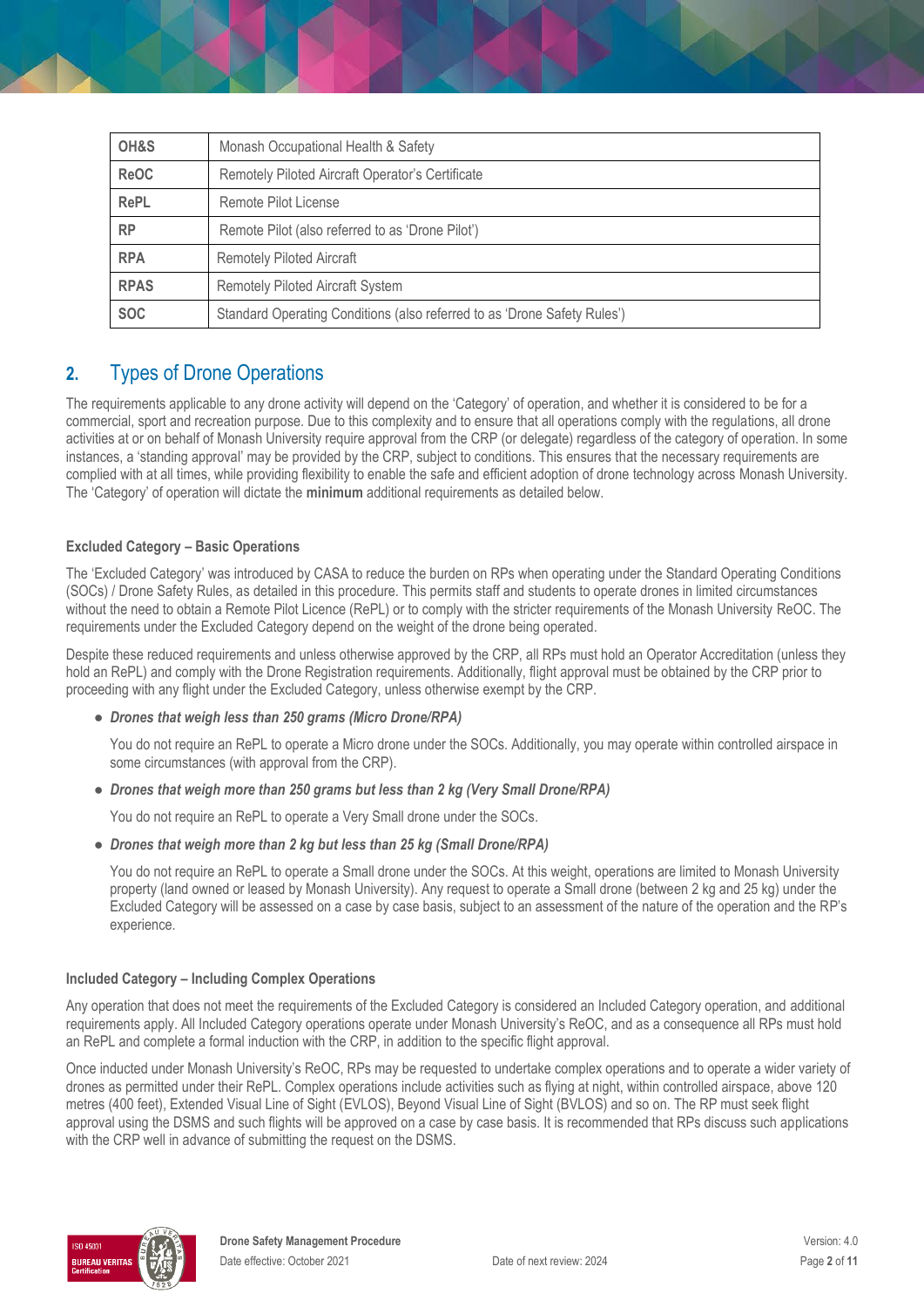#### **Educational Use Only**

In some circumstances, drones flown for educational purposes only are exempt from licencing, accreditation or registration requirements. This does not extend to Monash University staff, academic research, or where the operation seeks to promote or advertise the university. Any student seeking to rely on this exemption must obtain approval from the CRP, which may be given in limited circumstances .

# **3.** Drone Safety Rules

The Drone Safety Rules, also known as Standard Operating Conditions (SOCs), apply to all types of drones and drone operations unless otherwise approved by the CRP. Any approvals will be subject to additional requirements or conditions as required under the Monash University ReOC. Unless otherwise approved, you must comply with SOC / Drone Safety Rules at all times.

You must:

- Only fly one drone at a time
- Always fly your drone in visual line of sight this means:
	- o Flying only during the day
	- o Avoid flying through cloud, fog or smoke
	- $\circ$  You can always see your drone with your own eyes not by using goggles, binoculars or another device
	- $\circ$  Not flying behind obstacles that stop you from always seeing your drone. For example, trees, buildings or other structures.

You must not fly a drone:

- $\bullet$  Higher than 120 m (400 ft) above ground level
- Closer than 30 m to people horizontally other than those helping to control or navigate your drone
- Over or above people at any time or height
- In a way that creates a hazard to another person, property or aircraft
- Near **emergency operations**
- In prohibited or restricted airspace (use a [CASA-verified drone safety app](https://www.casa.gov.au/drones/safety-apps) to help you identify these)
- Closer than 5.5 km to a controlled airport, which usually has a control tower, if your drone weighs more than 250 g. You can operate indoors provided the drone cannot leave the building.

You may operate your drone within 5.5 km of a non-controlled aerodrome or helicopter landing site provided that:

- There are no manned aircraft flying in the area
- You land as soon as safely possible if you see any manned aircraft flying to or from the airport or helicopter landing site
- You remain outside the airfield boundary

Any deviation from the SOC / Drone Safety Rules will require approval from the CRP and will be considered an operation under the 'Included Category' and Monash University's ReOC. See CASA's [Drone Safety Rules website](https://www.casa.gov.au/drones/rules/drone-safety-rules) or contact the CRP for additional information and guidance if required.

### **4.** Aviation Reference Number, Operator Accreditation and Remote Pilot Licence

With the exception of flights approved as 'Education Use Only' activities (very limited circumstances), all RPs will be required to obtain an Aviation Reference Number (ARN), and either an Operator Accreditation or RePL depending on the nature of the activity.

#### **Aviation Reference Number and myCASA Account**

An ARN is an individual customer number used by CASA to identify you, and is similar to having a staff or student number. You will need to create a myCASA account and apply for an ARN online. Please see the CASA website for instructions:

<https://www.casa.gov.au/licences-and-certification/individual-licensing/aviation-reference-numbers>

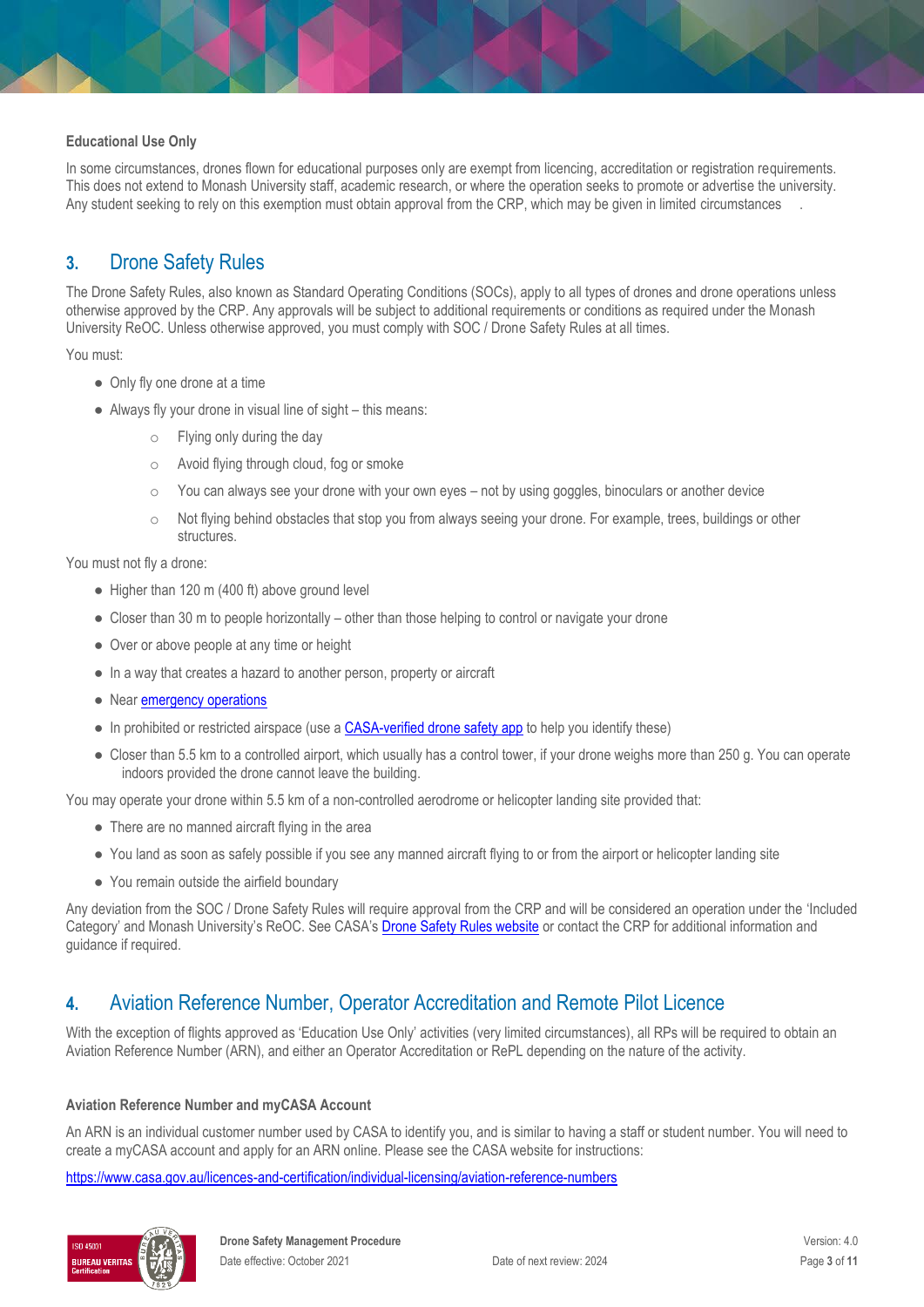#### **Operator Accreditation**

To fly a drone in the Excluded Category you must hold a valid Operator Accreditation. Accreditation is free, can be completed online and is valid for three years. A copy of your Operator Accreditation must be provided to the CRP before any flight requests are submitted as part of the DSMS onboarding process. The Operator Accreditation process is completed via your myCASA account. Please see the [CASA](https://www.casa.gov.au/drones/accreditation)  [Accreditation website](https://www.casa.gov.au/drones/accreditation) for instructions:

#### **Remote Pilot Licence**

To fly a drone in the Included Category you must hold a valid RePL for the [type and weight of drone being operated.](https://www.casa.gov.au/drones/rules/drone-types) Additionally, the drone activity must be approved by the CRP and conducted in accordance with the Monash University ReOC. Further information can be found on [CASA's Remote Pilot Licence website](https://www.casa.gov.au/drones/remote-pilot-licence) or by contacting the CRP.

### **5.** Drone Registration

With the exception of drones that are operated as approved 'Education Use Only' activities (very limited circumstances), all drones must be registered with CASA before they can be flown. Registration is the requirement of the individual user or areas within Monash University, and evidence of current drone registration is required when requesting flight approval from the CRP or adding a new drone to the DSMS. Further information about drone registration can be found on [CASA's Drone Registration website](https://www.casa.gov.au/drones/register) or by contacting the CRP.

### **6.** Drone Safety Management System

The DSMS, also referred to as AVCRM, is used to manage all aspects of drone operations at or on behalf of Monash University, including but not limited to RP inductions, licence management, drones, logs, flight requests, and approvals. Before first use, RPs must request access to the DSMS from the CRP and be guided through the onboarding process depending on the expected operations (Excluded Category, Included Category, or both). Once the account has been enabled RPs will be able to login using their Monash University account by visiting th[e Monash University DSMS website.](https://www.monash.edu/ohs/info-docs/safety-topics/remote-piloted-aircraft-drones) RPs will not be able to successfully login until their Monash University account has been linked to the DMSM by the CRP.

Once added to the DSMS, RPs must submit all drone flight requests to the CRP via the DSMS by submitting a new job and completing all the required fields. If this is not possible, or for a contractor activity or an exempt activity, an initial request can be made by email and will be assessed by the CRP on a case by case basis. In limited cases, the CRP may provide approval via email when it is not practical or necessary to use the DSMS.

### **7.** Recording of Flight Details

#### **Flight Logs**

RPs are required to keep documented records of all drone operations, except those operating in the Excluded Category using Micro or Very Small drones (less than 2 kg in weight). The DSMS records the operational information required under the Monash University ReOC, however RPs are responsible for maintaining their individual RP flight logs in order to comply with CASA requirements. For a detailed list of all record keeping requirements please visit [CASA's Drone Record Keeping website](https://www.casa.gov.au/drones/excluded-category/record-keeping).

# **8.** Education and Training

Education and training flights conducted by aspiring or licensed RPs are subject to the approval of the CRP and the following requirements:

RPs conducting education and training operations must be directly supervised by an appropriately licensed RP or the CRP for the duration of the activity.

Education and training flights may be approved by the CRP to enable RPs to:

- Obtain a minimum 5 hours supervised practical drone flight experience;
- Conduct operations for skill and competency development using a drone that is not specified in their RePL; and
- Participate in training activities for the granting of a RePL or additional license; competencies by a CASA certified training provider and supervising licensed RP.

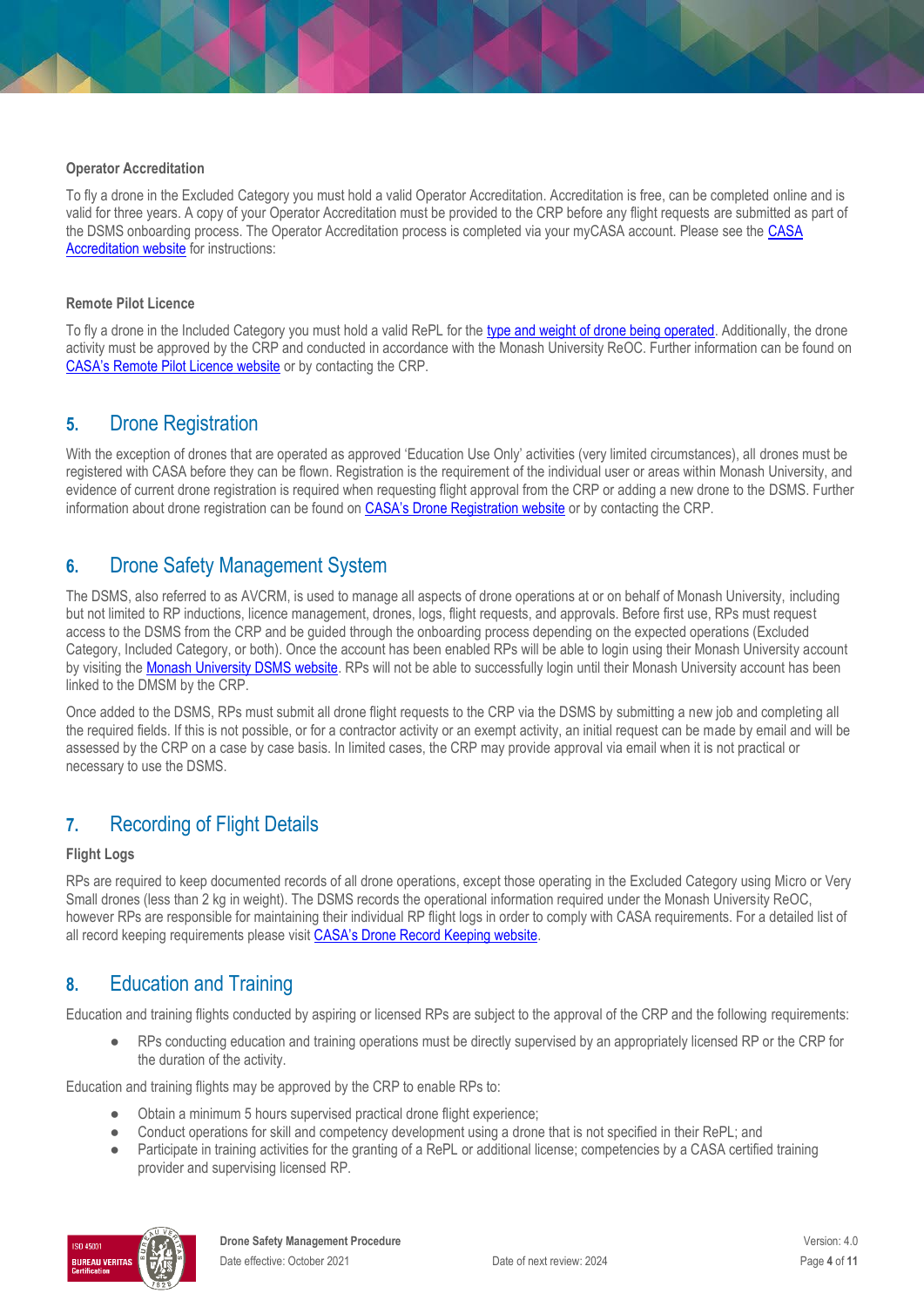## **9.** Flight Restrictions

#### **Operations near Aerodromes and Restricted Areas**

It is the responsibility of the RP to determine if operations will be conducted in proximity to any aerodrome (whether uncontrolled or controlled), or whether the operation falls within restricted or prohibited airspace, and plan for any CASA permissions or approvals via the CRP as required. The locations of restricted areas are marked on aeronautical charts, with contact details of the relevant controlling authorities able to be obtained from the [Airservices Australia En Route Supplement Australia \(ERSA\)](https://www.airservicesaustralia.com/aip/aip.asp?pg=10). Alternatively, RPs are encouraged to use [CASA's Drone Safety Apps](https://www.casa.gov.au/drones/safety-apps) to investigate and check for any potential issues or restrictions that may apply to their proposed operation.

Flying in certain airspace requires RP to use Aeronautical Radios to monitor air traffic, and to be holders of an Aeronautical Radio Operator Certificate (AROC). For additional information on these requirements, please see [CASA's AROC website](https://www.casa.gov.au/standard-page/applying-aeronautical-radio-operator-certificate).

#### **Flying Indoors**

Indoor flights require appropriate risk management and a completed risk assessment. Any deviation from the noted conditions should be highlighted, risk managed and approved in consultation with the CRP prior to any proposed flight.

Indoor drone operations are permitted providing the following requirements are met:

- Drone must not be operated in a manner that creates a unreasonable hazard to another aircraft, person or property;
- The drone must not be able to leave the indoor space when within 5.5 km of a controller aerodrome e.g. enclosed or restricted in all directions by closed doors, netting etc;
- 30 meters of separation distance must be maintained between the drone and any people;
- Flights are not conducted over any populous areas.

### **10.** Documentation

Other than drone operations conducted by contractors or otherwise exempt with the written approval of the CRP, all flights must be requested via the DSMS. The process for applying for a flight on the DSMS will be detailed during the onboarding process and additional material will be available on the [Monash University DSMS website.](https://www.monash.edu/ohs/info-docs/safety-topics/remote-piloted-aircraft-drones)

#### **Risk Management Specifications**

All drone activities must be appropriately risk managed as per the Monash University [OHS Risk Management Procedure.](https://publicpolicydms.monash.edu/Monash/documents/1935636) For the purpose of managing risk, the DSMS is used to identify, manage and report risks directly relating to the operation of the drone (e.g. the risks directly related to the operation of the drone in order to comply with CASA requirements). All other risks, for example non-drone ground risks, working in remote locations, travel, confined spaces etc, must be managed using the S.A.R.A.H risk management tool as detailed in the [OHS Risk Management Procedure.](https://publicpolicydms.monash.edu/Monash/documents/1935636) Non-drone risks and any related risk assessment is the responsibility of the individual RP(s) and or their supervisor, and such risks will not be reviewed or validated by the CRP as part of the drone flight approval process.

For additional information, please contact [Monash University Occupational Health & Safety.](https://www.monash.edu/ohs/AboutUs)

#### **Flight Plan**

A flight plan must be completed as part of pre-flight activities and this will form part of the DSMS job request. The CRP uses flight plans and additional pre-flight information to determine adequacy of flight planning, suitability of safety risk controls and activity compliance with CASA requirements (restricted areas, drone safety rules, conditions, etc.).

#### **Pre-Flight Checklist & Post Flight Summary**

A pre-flight checklist and post flight summary must be completed by the RP conducting the drone operation. The checklist is embedded in the DSMS and used by the RP to confirm the airworthiness of the drone immediately prior to flight. The checklist may be modified to list additional technical checks to be conducted on the drone depending on the type, configuration and any specific information related to preflight checking and validation.

A post flight summary completed by the RP must detail any issues experienced during flight, including any breach of pedestrian segregation, technical malfunction of drone, flight crew communication issues, potential operational improvements to be considered for future flights or any additional information the RP considers relevant. Any issues identified during post flight activities should be reported to the CRP.

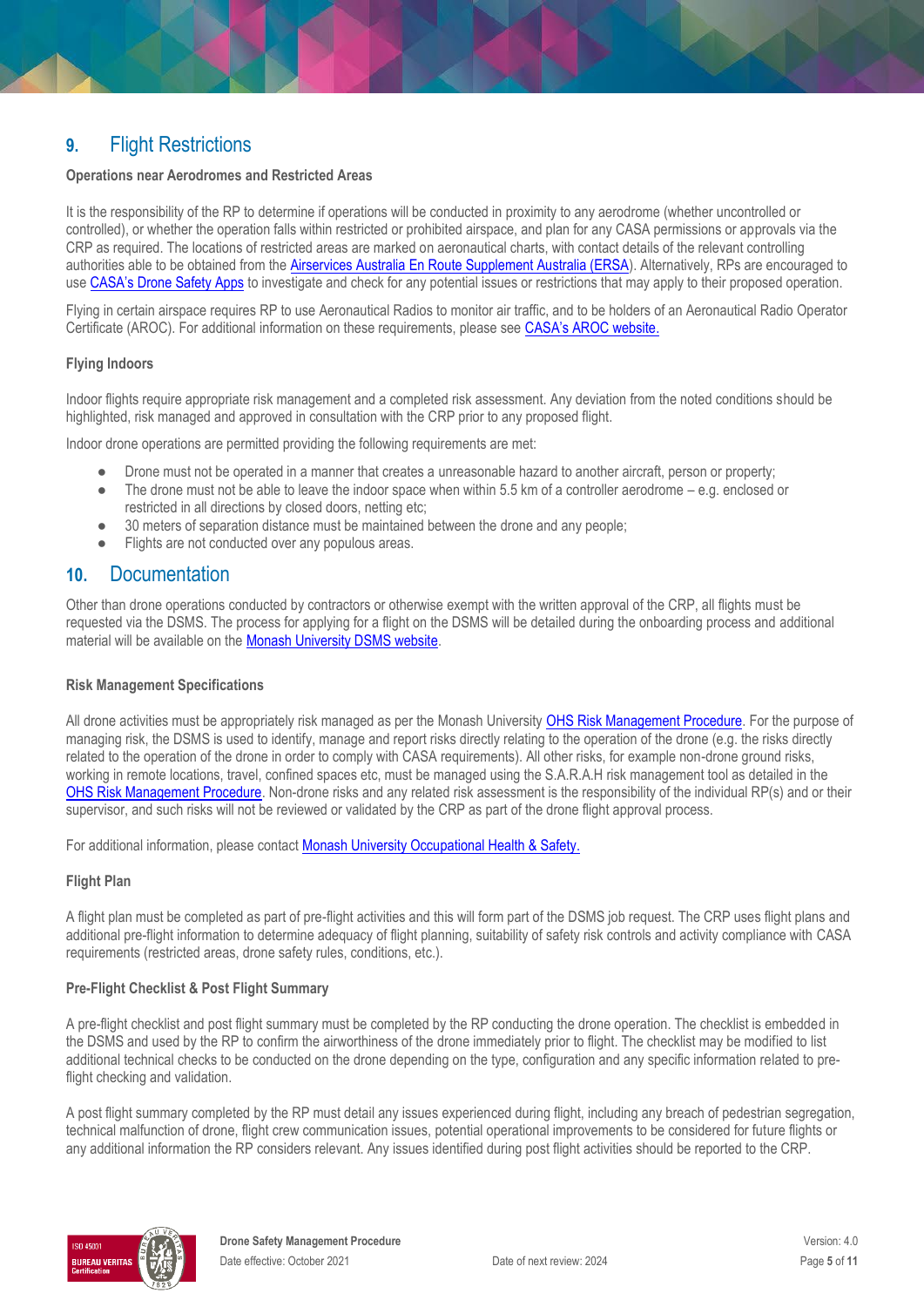# **11.** Contractor Engagement

All contracted RPs must conduct their drone operation in accordance with the intent of this procedure as guided by the CRP. Additionally, all contractor flights must be endorsed by the CRP prior to commencement. CRP endorsement of a contractor flight must not be taken to be an 'approval', or endorsement that the flight complies with all relevant regulations and requirements. The contractor will be solely responsible for compliance with the relevant laws and regulations at all times and an endorsement provides no guarantee that the proposed operation as detailed will meet such requirements.

In order to have a contractor flight endorsed, the following items and information must be obtained and verified by the Monash University staff member who is sponsoring the activity. Contractors must provide copies of:

- CASA Operator Accreditation, RePL and ReOC (as applicable);
- Relevant Certificates of Insurance for RP(s) and entity conducting the operation, and must cover drone related risks;
- Flight specific Job Safety Assessment (JSA) and additional information to assists in understanding the nature of the operation being conducted and the proposed risk management strategies;
- Any CASA exemption, permission or approval as relevant.

All contractors are required to complete the Monash University contractor induction through BPD prior to conducting operations, if unaccompanied. All contractors must seek flight endorsement for any proposed drone operation via the Monash University sponsor, who may refer the contractor directly to the CRP to assist in completing this process. Contractor flights are not managed through the DSMS unless otherwise specified.

### **12.** Privacy

All drone operations must consider privacy concerns as part of pre-flight planning activities. Additional information can be obtained from the [Monash University Privacy Office.](http://www.monash.edu/privacy-monash)

### **13.** Responsibility for Implementation

A comprehensive list of OHS responsibilities is provided in the document [OHS Roles, Responsibilities and Committees Procedure.](https://publicpolicydms.monash.edu/Monash/documents/1935644) The specific responsibilities with respect to Drone Safety Management are provided below:

Organisational Structure: All drone operations must adhere to the organisational structure noted in the below figure, in addition to the roles and responsibilities listed in this procedure.

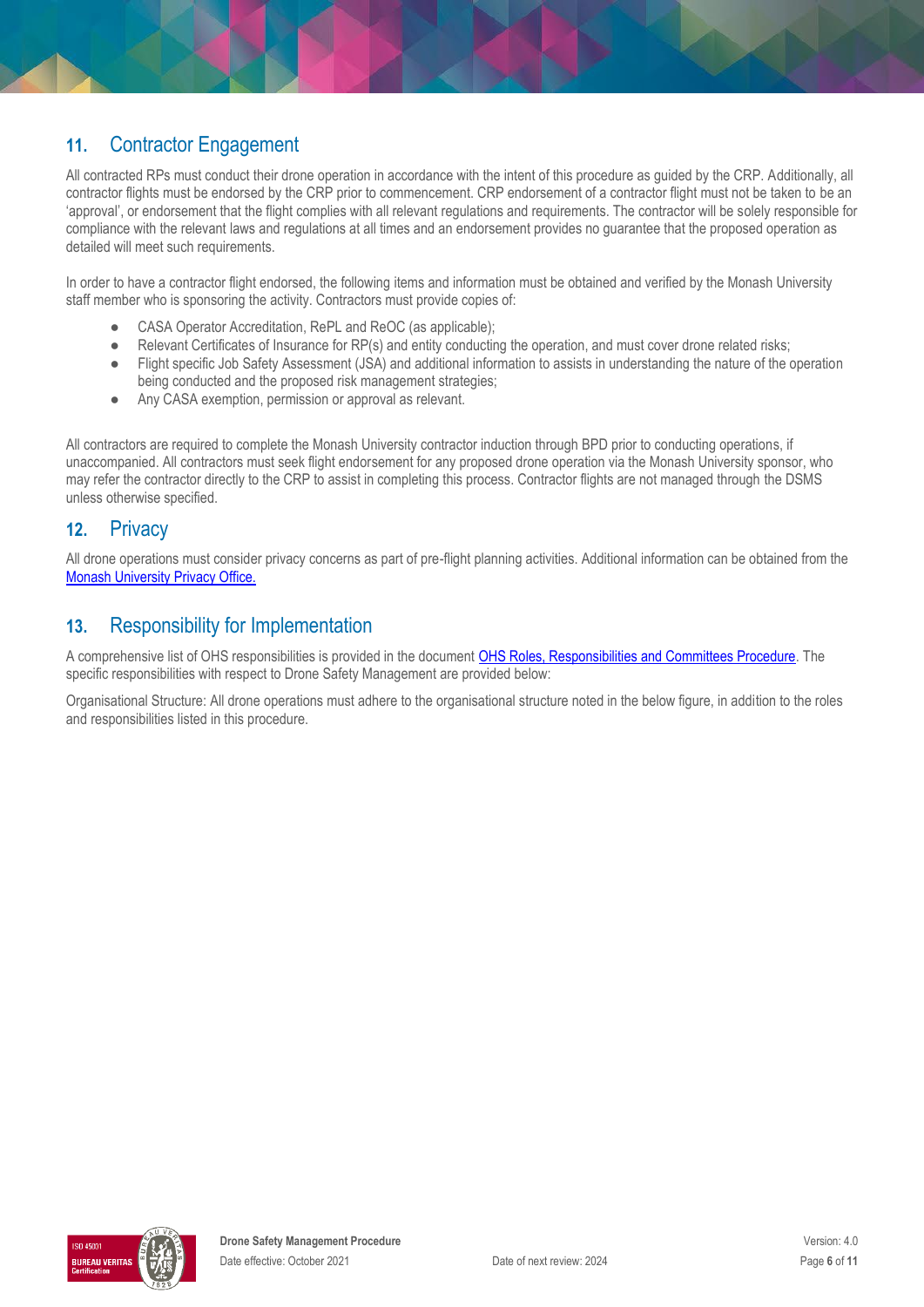

#### **Monash University Drone Approver**

The Monash University Drone Approver is responsible for engaging and consulting with Monash University drone stakeholders during appointment of the following roles:

- Chief Remote Pilot
- Drone Maintenance Controller (typically the same person as the CRP)

The Monash University Drone Approver must notify CASA of any variance to the appointment of the CRP and ensure that mechanisms are available for the transfer of duties to an alternative RP, if the individual in the CRP position becomes unavailable or is unable to fulfil their duties.

In consultation with the CRP, the Monash University Drone Approver ensures the following Monash University Drone Safety Management elements are established and maintained, including the CASA approved Drone Operations Manual and related documentation.

#### **Monash University Chief Remote Pilot**

The CRP is the representative and central point of contact for all drone inquiries, information and communication with CASA. The CRP must:

- Have an overview of all drone activities within Monash University and ensure they are conducted in accordance with CASA regulations;
- Develop and maintain the Monash University ReOC and related documentation;
- Provide supervision, assistance and support to the Drone Maintenance Controller (if not the CRP);
- Appoint and review any delegations to Deputy Chief Remote Pilots as appropriate, on an annual basis as a minimum;
- Ensure the Monash University ReOC is maintained through the provision of safe systems of work, CASA documentation and any legislation compliance requirements:
- Ensure all licensed RP conducting drone operations follow the requirements in accordance with this procedure;
- Investigate all drone incidents and instances of drone non-compliance, utilising the Monash University Safety And Risk Analysis Hub (S.A.R.A.H.) for incident and hazard reporting as appropriate;
- Ensure all drone operations are risk managed and provide advice and support to RP conducting drone activities.

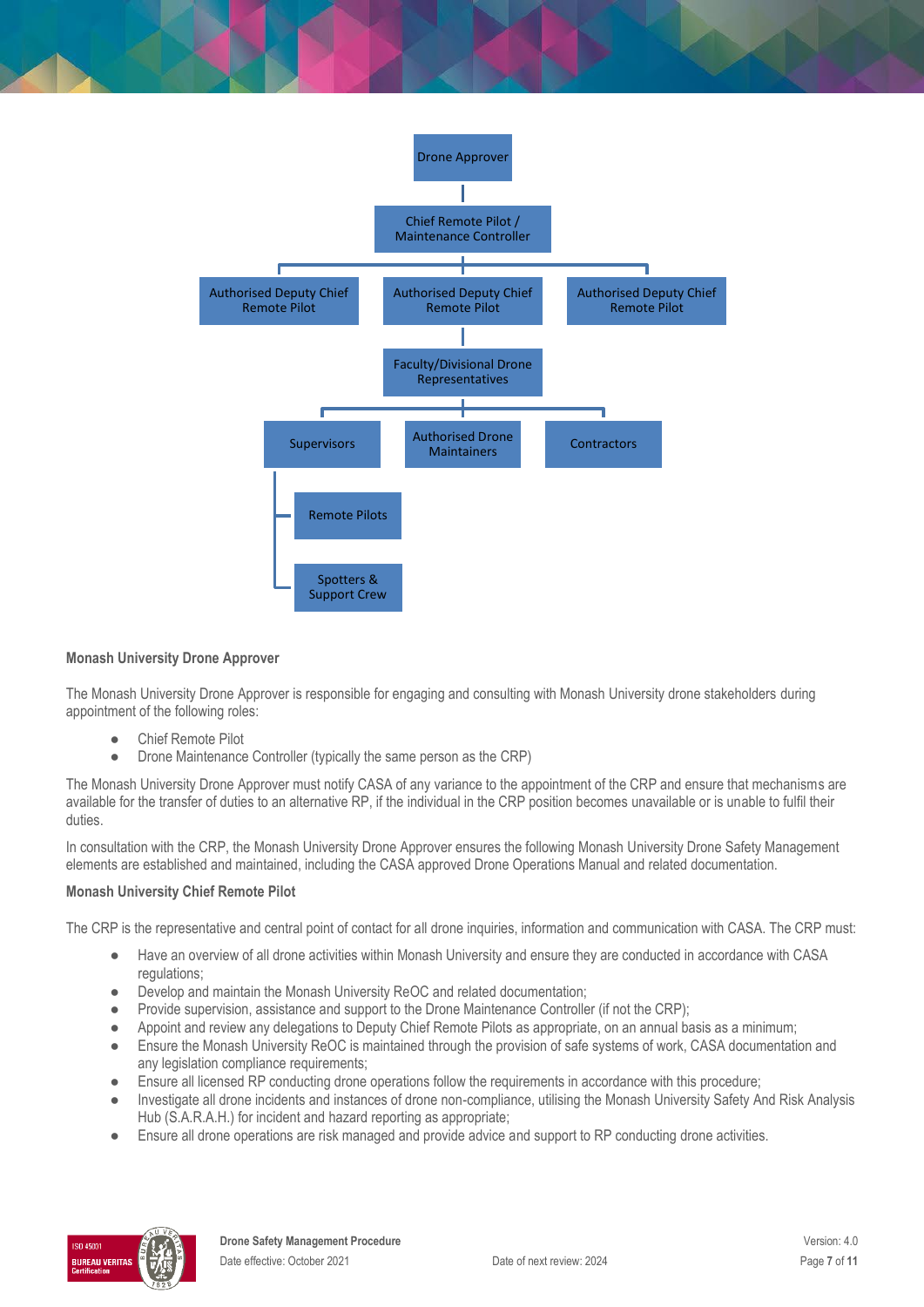#### **Deputy Chief Remote Pilots**

Deputy Chief Remote Pilots (DCRP) act as delegates of the CRP. The DCRPs must:

● Act in the capacity of the CRP in their respective area and in accordance with the privileges and limitations of such delegation.

#### **Faculty/Divisional Drone Representative**

- Have oversight over their specific area's drone operations and conduct activities in accordance with this procedure;
- Ensure all area RPs follow the requirements outlined in this Procedure;
- Ensure all area flights incorporate OHS risk management to ensure safe drone operations;
- Report all non-compliance and incidents relating to drone operations to the CRP;
- Participate in investigations related to drone non-compliance and incidents at the request of the CRP.

#### **Drone Maintenance Controller**

- Devise, implement and record maintenance plans and schedules for drones (including peripherals and batteries) that adhere to the requirements noted in the Monash University ReOC and related documentation;
- Provide advice and support to RPs and Faculty/Divisional Drone Representatives to ensure drones are maintained and fit for purpose;
- Appoint and review any delegations to Drone Maintainers as appropriate, on an annual basis as a minimum;
- Adhere to any additional position requirements stipulated by CASA and/or the Monash University ReOC.

#### **Drone Maintainers**

Drone Maintainers (DMs) act as delegates of the Drone Maintenance Controller (MC). DMs must:

Act in the capacity of the MC in their respective area and in accordance with the privileges and limitations of such delegation.

#### **Remote Pilot**

All Remote Pilots conducting drone operations must:

- Hold and maintain Operator Accreditation or RePL as appropriate;
- Conduct all drone operations in accordance with CASA and any license conditions;
- Adhere to any advice, information or instruction given by the CRP;
- Submit all required flight requests and documentation to the CRP and obtain approval before commencing any flight(s);
- Report all drone incidents to the CRP and (if applicable) the Faculty/Division Drone Representative.
- Document flight incident reports via S.A.R.A.H.;
- At the request of the CRP, participate in drone incident investigations.

#### **Supervisors**

All Supervisors coordinating drone activities must:

- Ensure pre-flight planning and risk management of drone operations is consistent with the level of risk associated with the activity;
- Ensure the completion and approval of a flight specific risk assessment on the DSMS and any residual (non-drone) risk using the Monash University S.A.R.A.H. and standardised templates.

#### **Support Crew and Spotters**

Support Crew and Spotters associated with drone operations must:

- Adhere to the instructions of the licensed RP conducting flights;
- Assist the RP to ensure drone operations do not impact on people near or within the flight area;
- Not operate a drone.

#### **OH&S**

Monash OH&S must:

- Ensure the Drone Safety Management Procedure and associated tools and guidance is maintained and available via the OH&S intranet site;
- Provide advice and guidance on OH&S associated issues related to drone operations;
- Audit selected drone operations in accordance with Monash University OHS procedures.

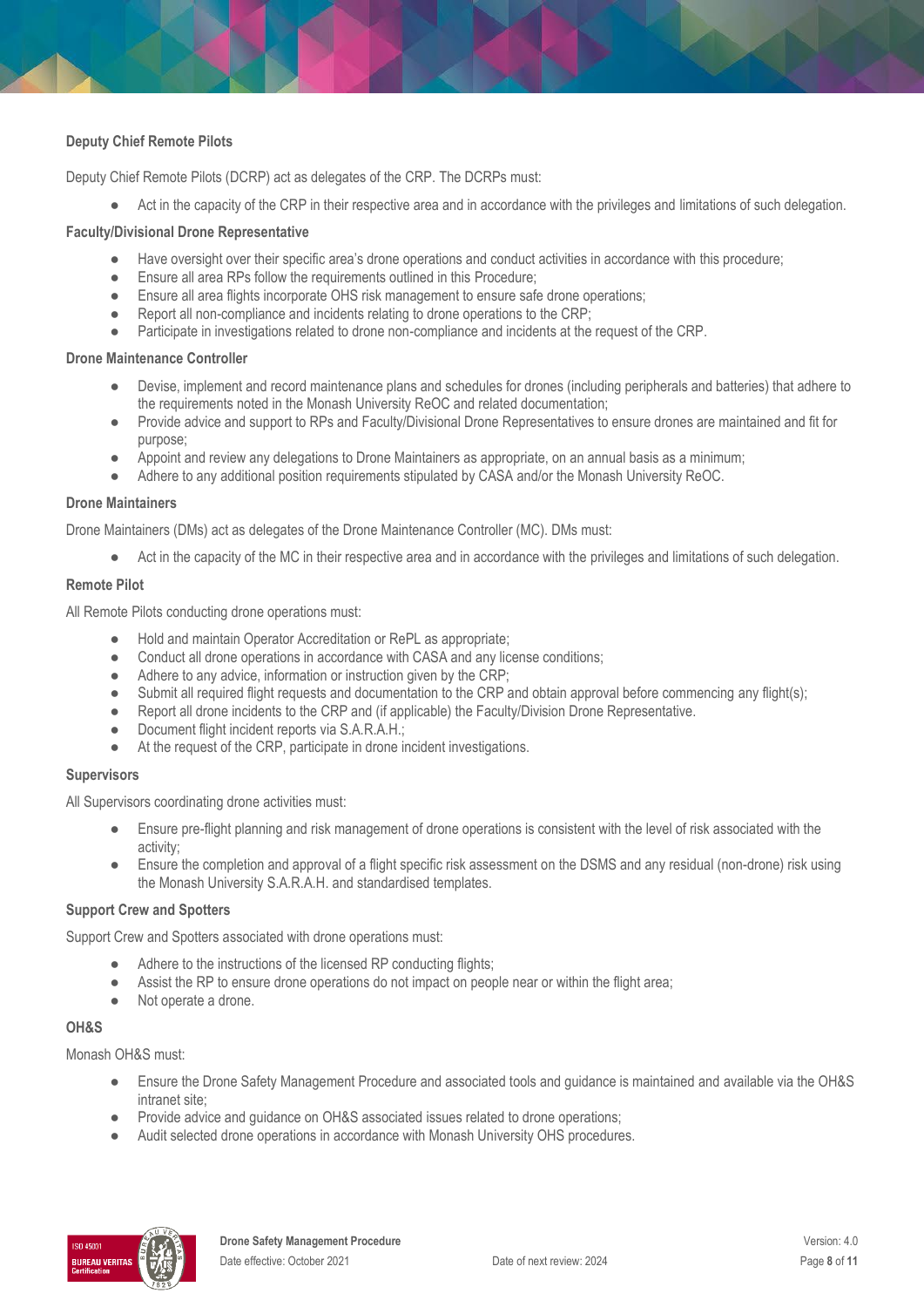# **14.** Tools

All tools are available on the **Monash University Drone Website** or within the **Drone Safety Management System.** 

## **15.** Records

Records of drone operations must be retained for the specified timeframe noted below. Additional items may be required to be documented at the request of the CRP or as detailed in the Monash University Drone Operations Manual (Included Operations).

| Record Holder             | <b>Records</b>                                                                                                                                                                                                                                                                                                                                         | To be kept for |
|---------------------------|--------------------------------------------------------------------------------------------------------------------------------------------------------------------------------------------------------------------------------------------------------------------------------------------------------------------------------------------------------|----------------|
| Faculties/Divisions       | Information related to drone operations, including:<br>Flight risk assessments;<br>Approved flight requests;<br>Flight logs;                                                                                                                                                                                                                           | 7 years        |
|                           | Copies of Faculty/Division Remote Pilot RePLs;<br>Remote Pilot training records;<br>Copies of CASA exemptions, permissions and approvals;<br>Drone maintenance records.                                                                                                                                                                                | Indefinite     |
| <b>Chief Remote Pilot</b> | The CRP must collect and maintain the following records:<br>Approved Remote Pilot details and copies of RePLs;<br>Copies of contractor ReOCs and insurance details;<br>Flight approvals and information related to Monash University<br>drone operations when communicating with CASA, including<br>operational exemptions, permissions and approvals. | Indefinite     |
| <b>Remote Pilots</b>      | Remote Pilots must maintain:<br>7 years<br>Accurate and updated individual flight logs.                                                                                                                                                                                                                                                                |                |

# **DEFINITIONS**

| <b>Key word</b>                                   | <b>Definition</b>                                                                                                                                                                                                                                                                                                                                                                                                                                                         |
|---------------------------------------------------|---------------------------------------------------------------------------------------------------------------------------------------------------------------------------------------------------------------------------------------------------------------------------------------------------------------------------------------------------------------------------------------------------------------------------------------------------------------------------|
| <b>Drone Safety</b><br><b>Management System</b>   | The Drone Safety Management System (DSMS) is an online cloud-based application used to manage<br>drone operations and compliance in accordance with the requirements of the Civil Aviation Safety<br>Authority (CASA). The current product used for this purpose is AVCRM.                                                                                                                                                                                                |
| <b>Education and Training</b>                     | Flight operations that are specifically for aspiring RPs or existing RePL holders to obtain practical<br>experience using drones and related hardware.                                                                                                                                                                                                                                                                                                                    |
| <b>Remotely Piloted Aircraft</b>                  | Remotely Piloted Aircraft (RPA) includes Drones, Unmanned Aerial Vehicles (UAV), Unmanned Aerial<br>System (UAS), Remotely Piloted Aircraft Systems (RPAS) or First Person View (FPV) aircraft,<br>regardless of size, ability to carry a payload or type of powertrain. It includes any contrivance invented,<br>used or designed to navigate or fly in the air that is operated without the possibility of direct human<br>intervention from within or on the aircraft. |
| <b>Remotely Piloted Aircraft</b><br><b>System</b> | The Remotely Piloted Aircraft System (RPAS) encompasses the RPA and any related documentation,<br>ground control station and associated hardware.                                                                                                                                                                                                                                                                                                                         |
| <b>Restricted Area</b>                            | These are temporary or permanent areas of airspace where drone flights may be permitted with the<br>approval of the controlling authority or CASA. This may include, but is not limited to:<br>Aerodromes:<br>Non-instrument helicopter landing sites;<br>Instrument helicopter landing sites;<br>Military areas.                                                                                                                                                         |

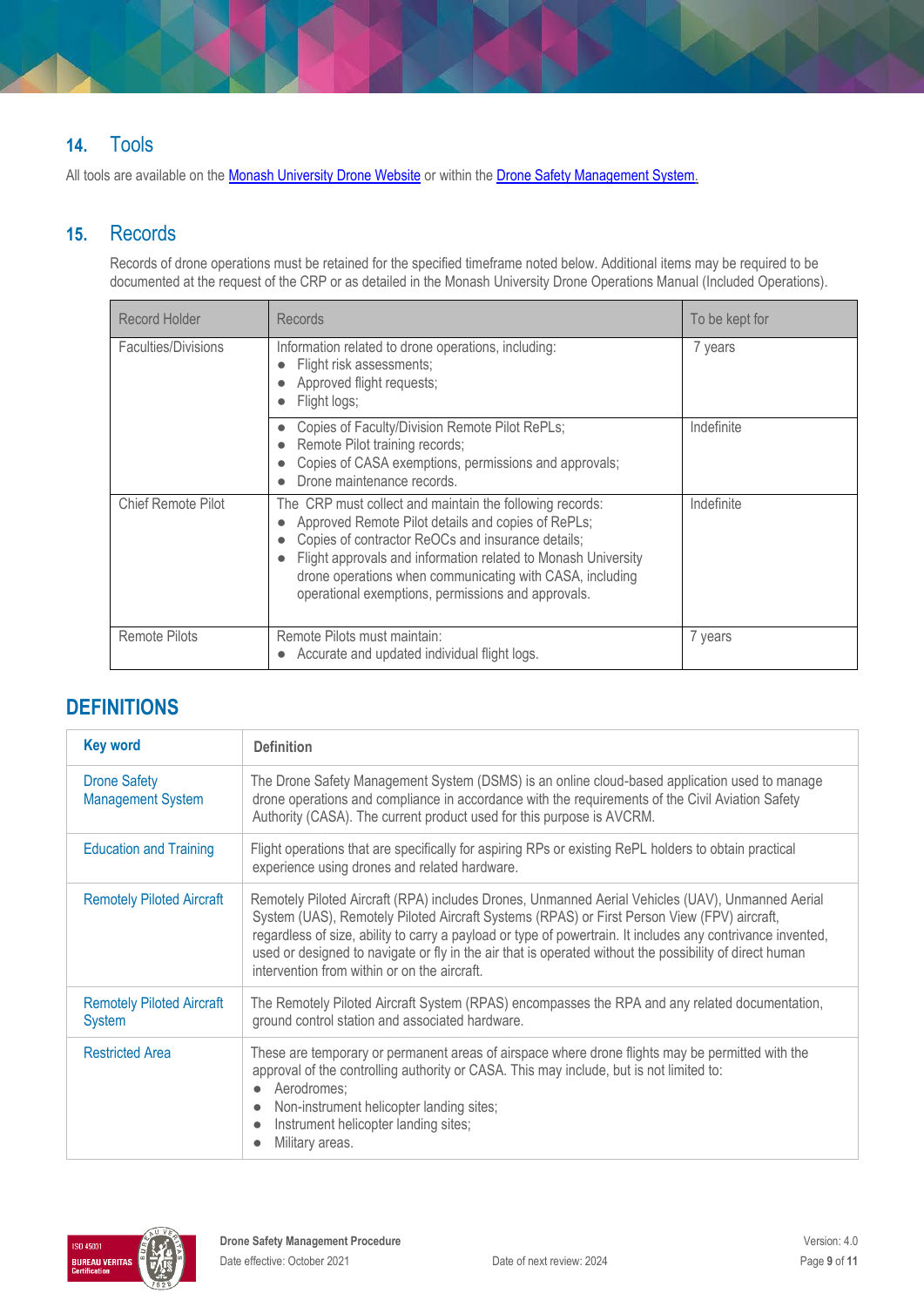| <b>Standard Operating</b> | Standard Operating Conditions (SOC) are a list of flight requirements applicable to most drone |
|---------------------------|------------------------------------------------------------------------------------------------|
| Conditions                | operations as defined by CASA. These are also referred so as the Drone Safety Rules.           |

# **GOVERNANCE**

| Parent policy               | <b>OHS&amp;W Policy</b>                                                                            |
|-----------------------------|----------------------------------------------------------------------------------------------------|
| <b>Supporting schedules</b> | N/A                                                                                                |
| Associated procedures       | <b>Monash OHS documents</b>                                                                        |
|                             | <b>Monash University Drone Operations Manual</b>                                                   |
|                             | <b>OHS Risk Management Procedure</b>                                                               |
|                             | <b>OHS Roles, Responsibilities and Committees Procedure</b>                                        |
|                             |                                                                                                    |
|                             | <b>Further Information from CASA Website</b>                                                       |
|                             | <b>Drone Operator Accreditation</b>                                                                |
|                             | <b>Drone Registration</b>                                                                          |
|                             | <b>Drone Record Keeping</b>                                                                        |
|                             | <b>Drone Safety Apps</b>                                                                           |
|                             | <b>Drone Safety Rules</b>                                                                          |
|                             | <b>Drone Types</b>                                                                                 |
|                             | Flying Near People (30 Metre Rule)<br><b>Know Your Drone Quiz</b>                                  |
|                             | <b>List of Current ReOC Holders</b>                                                                |
|                             | Remotely Piloted Aircraft Operator's Certificate (ReOC)                                            |
|                             | <b>Remote Pilot Licence</b>                                                                        |
|                             |                                                                                                    |
| Legislation mandating       | Civil Aviation Act (1988);                                                                         |
| compliance                  | Civil Aviation Safety Regulations (1998);                                                          |
|                             | Occupational Health and Safety Act (2004);                                                         |
|                             | Occupational Health and Safety Regulations (2017);                                                 |
|                             | Privacy and Data Protection Act (2014);                                                            |
|                             | Surveillance Devices (Workplace Privacy) Act (2006).                                               |
| Category                    | Operational                                                                                        |
| Endorsement                 | Monash University OHS Committee                                                                    |
|                             | 23 September 2021                                                                                  |
| Approval                    | Office of the Chief Operating Officer & Senior Vice-President (a delegate of the President & Vice- |
|                             | Chancellor)                                                                                        |
|                             | 11 October 2021                                                                                    |
| Procedure owner             | Manager, OH&S                                                                                      |
| Date effective              | October 2021                                                                                       |
| <b>Review date</b>          | 2024                                                                                               |
| Version                     | $\overline{4}$                                                                                     |
| <b>Content enquiries</b>    | ohshelpline@monash.edu                                                                             |